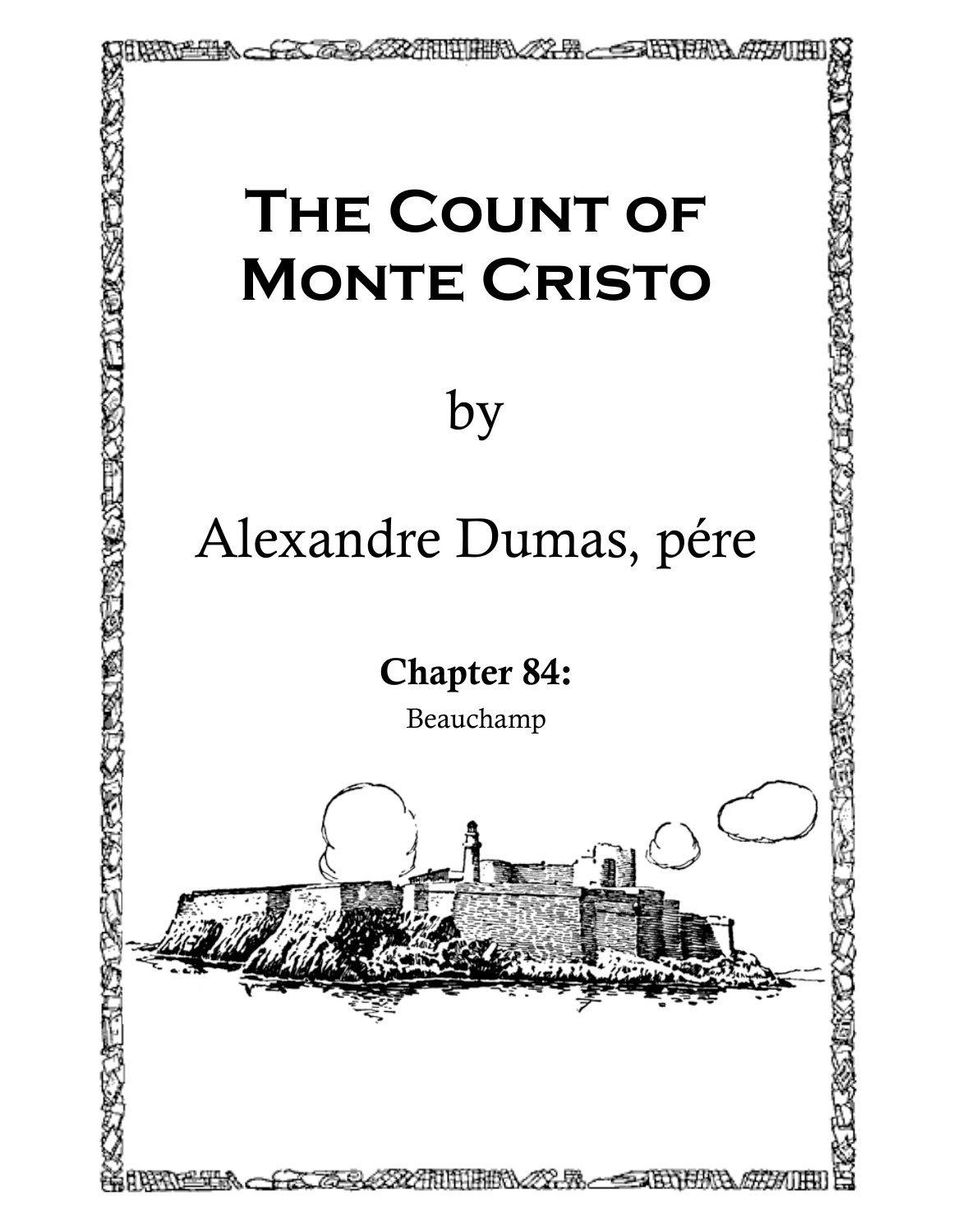The daring attempt to rob the count was the topic of conversation throughout Paris for the next fortnight. The dying man had signed a deposition declaring Benedetto to be the assassin. The police had orders to make the strictest search for the murderer. Caderousse's knife, dark lantern, bunch of keys, and clothing, excepting the waistcoat, which could not be found, were deposited at the registry; the corpse was conveyed to the morgue. The count told every one that this adventure had happened during his absence at Auteuil, and that he only knew what was related by the Abbe Busoni, who that evening, by mere chance, had requested to pass the night in his house, to examine some valuable books in his library. Bertuccio alone turned pale whenever Benedetto's name was mentioned in his presence, but there was no reason why any one should notice his doing so. Villefort, being called on to prove the crime, was preparing his brief with the same ardor that he was accustomed to exercise when required to speak in criminal cases.

But three weeks had already passed, and the most diligent search had been unsuccessful; the attempted robbery and the murder of the robber by his comrade were almost forgotten in anticipation of the approaching marriage of Mademoiselle Danglars to the Count Andrea Cavalcanti. It was expected that this wedding would shortly take place, as the young man was received at the banker's as the betrothed. Letters had been despatched to M. Cavalcanti, as the count's father, who highly approved of the union, regretted his inability to leave Parma at that time, and promised a wedding gift of a hundred and fifty thousand livres. It was agreed that the three millions should be intrusted to Danglars to invest; some persons had warned the young man of the circumstances of his future father–in–law, who had of late sustained repeated losses; but with sublime disinterestedness and confidence the young man refused to listen, or to express a single doubt to the baron. The baron adored Count Andrea Cavalcanti: not so Mademoiselle Eugenie Danglars. With an instinctive hatred of matrimony, she suffered Andrea's attentions in order to get rid of Morcerf; but when Andrea urged his suit, she betrayed an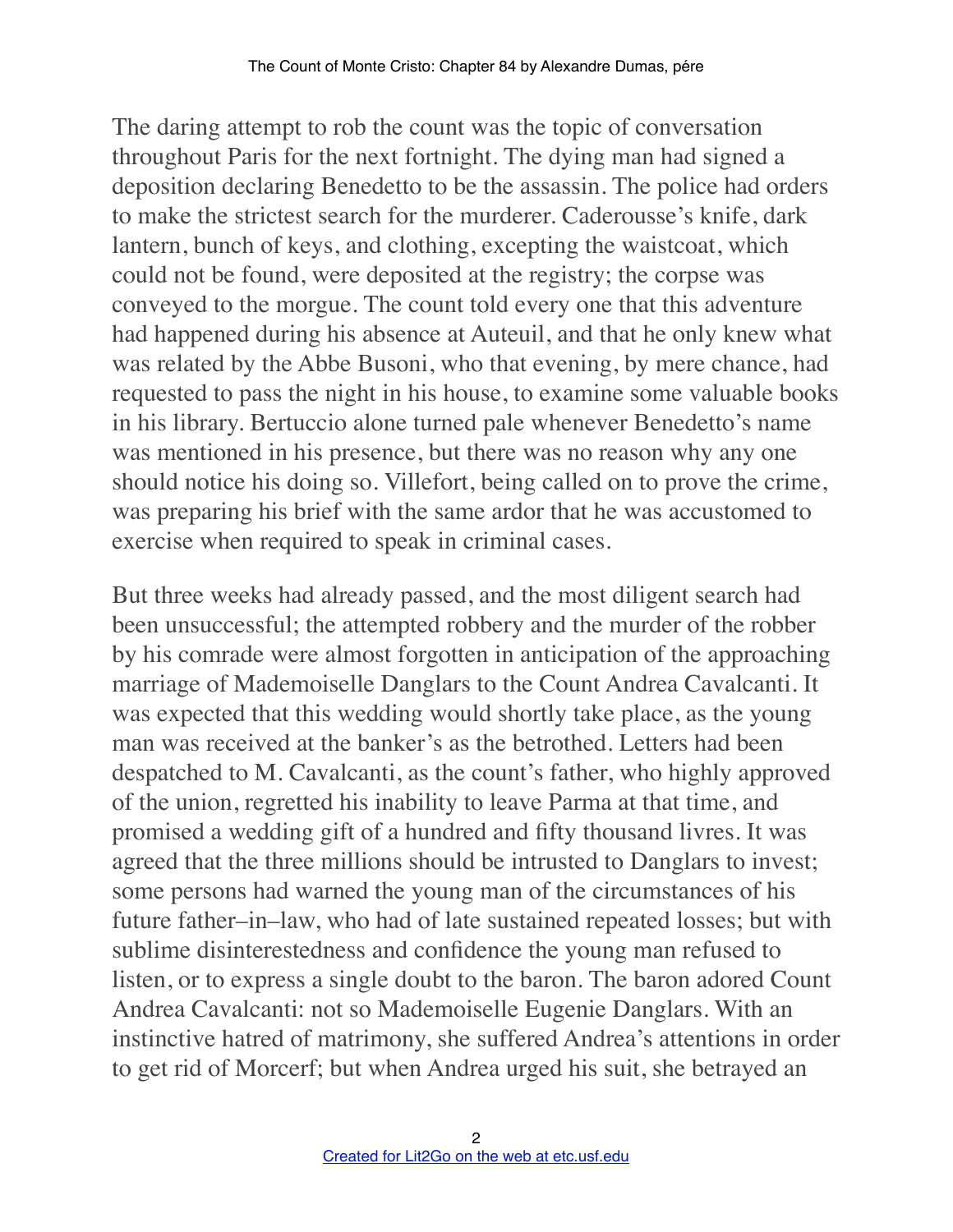entire dislike to him. The baron might possibly have perceived it, but, attributing it to a caprice, feigned ignorance.

The delay demanded by Beauchamp had nearly expired. Morcerf appreciated the advice of Monte Cristo to let things die away of their own accord. No one had taken up the remark about the general, and no one had recognized in the officer who betrayed the castle of Yanina the noble count in the House of Peers. Albert, however felt no less insulted; the few lines which had irritated him were certainly intended as an insult. Besides, the manner in which Beauchamp had closed the conference left a bitter recollection in his heart. He cherished the thought of the duel, hoping to conceal its true cause even from his seconds. Beauchamp had not been seen since the day he visited Albert, and those of whom the latter inquired always told him he was out on a journey which would detain him some days. Where he was no one knew.

One morning Albert was awakened by his valet de chambre, who announced Beauchamp. Albert rubbed his eyes, ordered his servant to introduce him into the small smoking–room on the ground–floor, dressed himself quickly, and went down. He found Beauchamp pacing the room; on perceiving him Beauchamp stopped. "Your arrival here, without waiting my visit at your house to–day, looks well, sir," said Albert. "Tell me, may I shake hands with you, saying, 'Beauchamp, acknowledge you have injured me, and retain my friendship,' or must I simply propose to you a choice of arms?"

"Albert," said Beauchamp, with a look of sorrow which stupefied the young man, "let us first sit down and talk."

"Rather, sir, before we sit down, I must demand your answer."

"Albert," said the journalist, "these are questions which it is difficult to answer."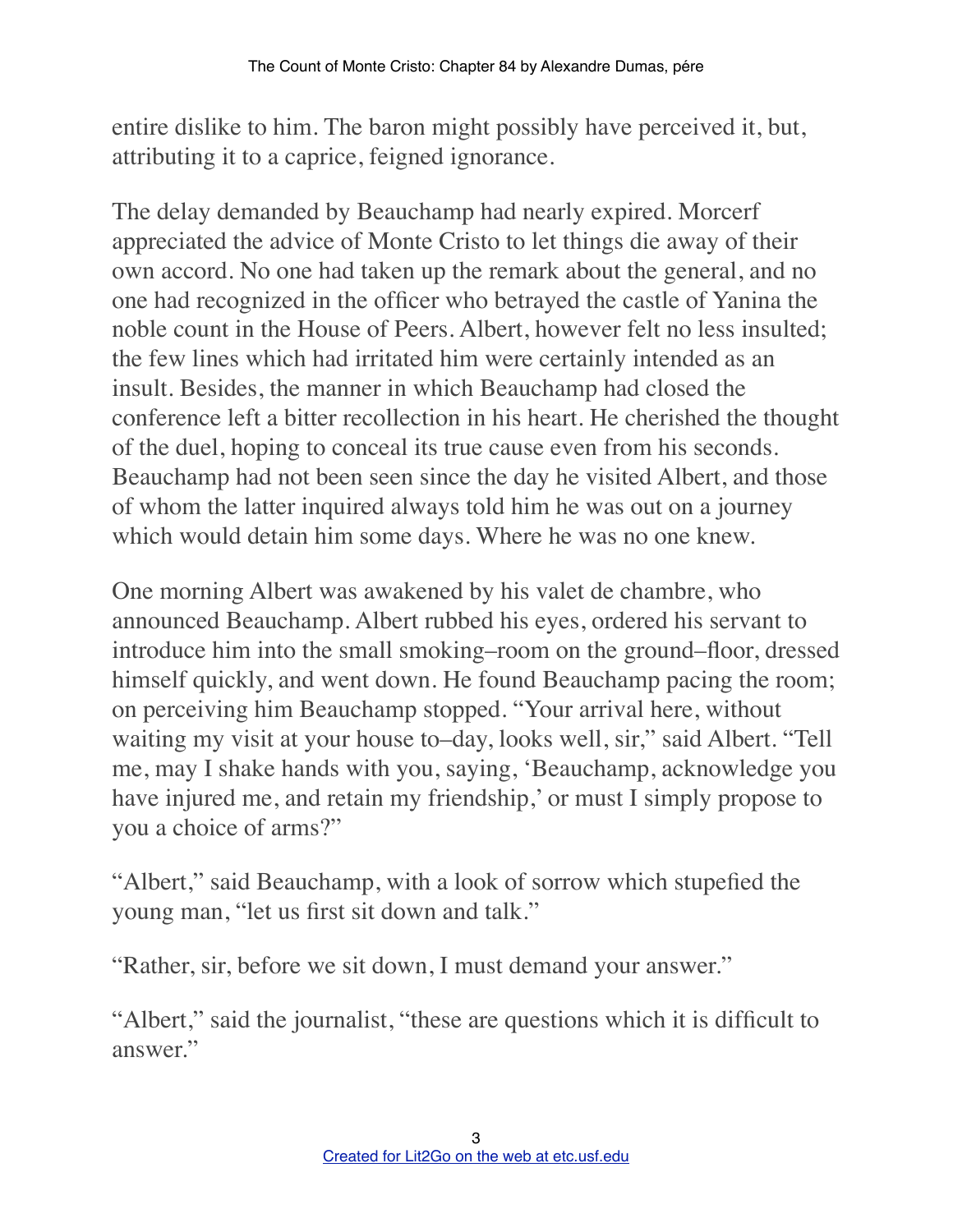"I will facilitate it by repeating the question, 'Will you, or will you not, retract?"

"Morcerf, it is not enough to answer 'yes' or 'no' to questions which concern the honor, the social interest, and the life of such a man as Lieutenant–general the Count of Morcerf, peer of France."

"What must then be done?"

"What I have done, Albert. I reasoned thus—money, time, and fatigue are nothing compared with the reputation and interests of a whole family; probabilities will not suffice, only facts will justify a deadly combat with a friend. If I strike with the sword, or discharge the contents of a pistol at man with whom, for three years, I have been on terms of intimacy, I must, at least, know why I do so; I must meet him with a heart at ease, and that quiet conscience which a man needs when his own arm must save his life."

"Well," said Morcerf, impatiently, "what does all this mean?"

"It means that I have just returned from Yanina."

"From Yanina?"

"Yes."

"Impossible!"

"Here is my passport; examine the visa—Geneva, Milan, Venice, Trieste, Delvino, Yanina. Will you believe the government of a republic, a kingdom, and an empire?" Albert cast his eyes on the passport, then raised them in astonishment to Beauchamp. "You have been to Yanina?" said he.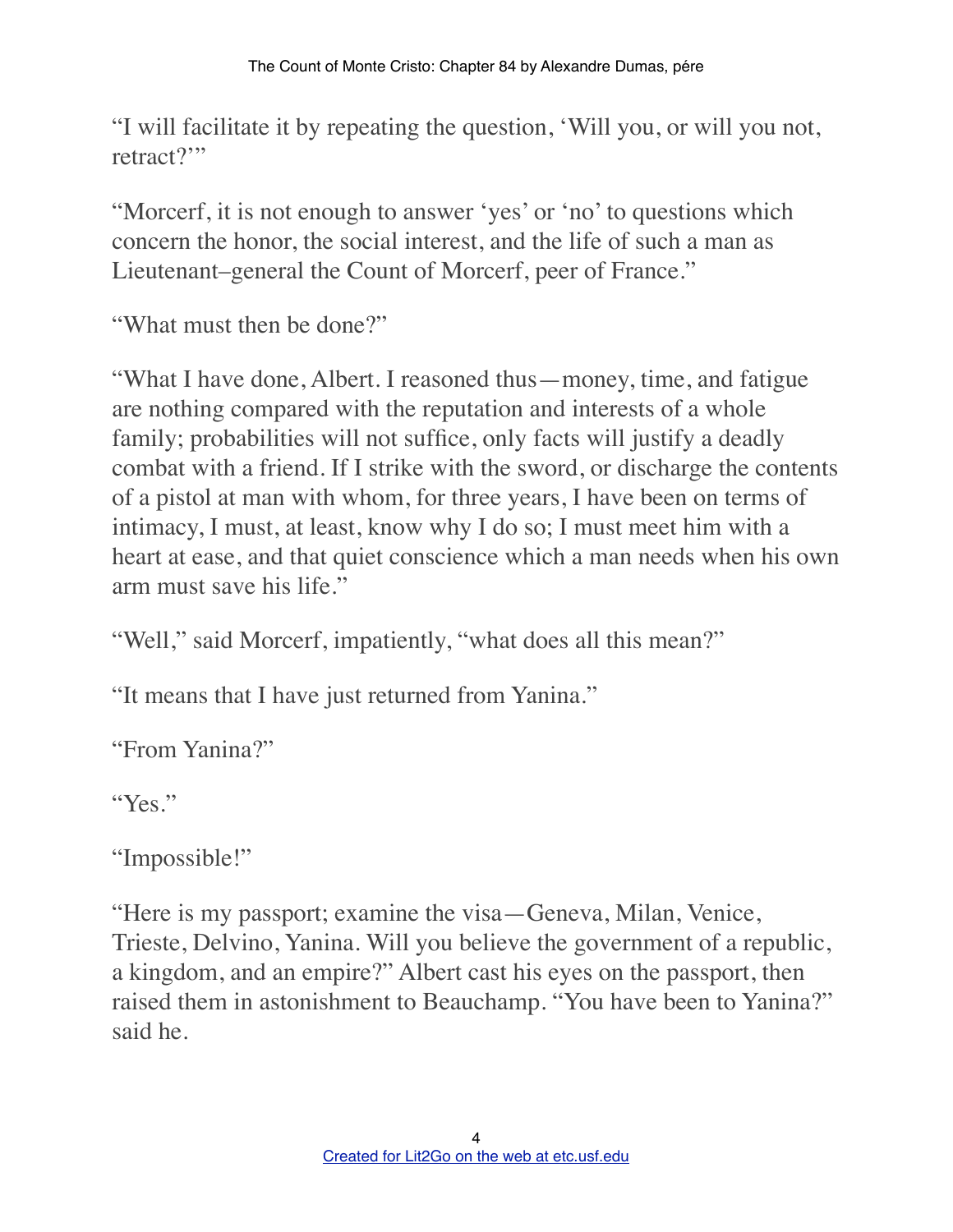"Albert, had you been a stranger, a foreigner, a simple lord, like that Englishman who came to demand satisfaction three or four months since, and whom I killed to get rid of, I should not have taken this trouble; but I thought this mark of consideration due to you. I took a week to go, another to return, four days of quarantine, and forty–eight hours to stay there; that makes three weeks. I returned last night, and here I am."

"What circumlocution! How long you are before you tell me what I most wish to know?"

"Because, in truth, Albert"—

"You hesitate?"

"Yes,—I fear."

"You fear to acknowledge that your correspondent his deceived you? Oh, no self–love, Beauchamp. Acknowledge it, Beauchamp; your courage cannot be doubted."

"Not so," murmured the journalist; "on the contrary"—

Albert turned frightfully pale; he endeavored to speak, but the words died on his lips. "My friend," said Beauchamp, in the most affectionate tone, "I should gladly make an apology; but, alas,"—

"But what?"

"The paragraph was correct, my friend."

"What? That French officer"—

"Yes."

"Fernand?"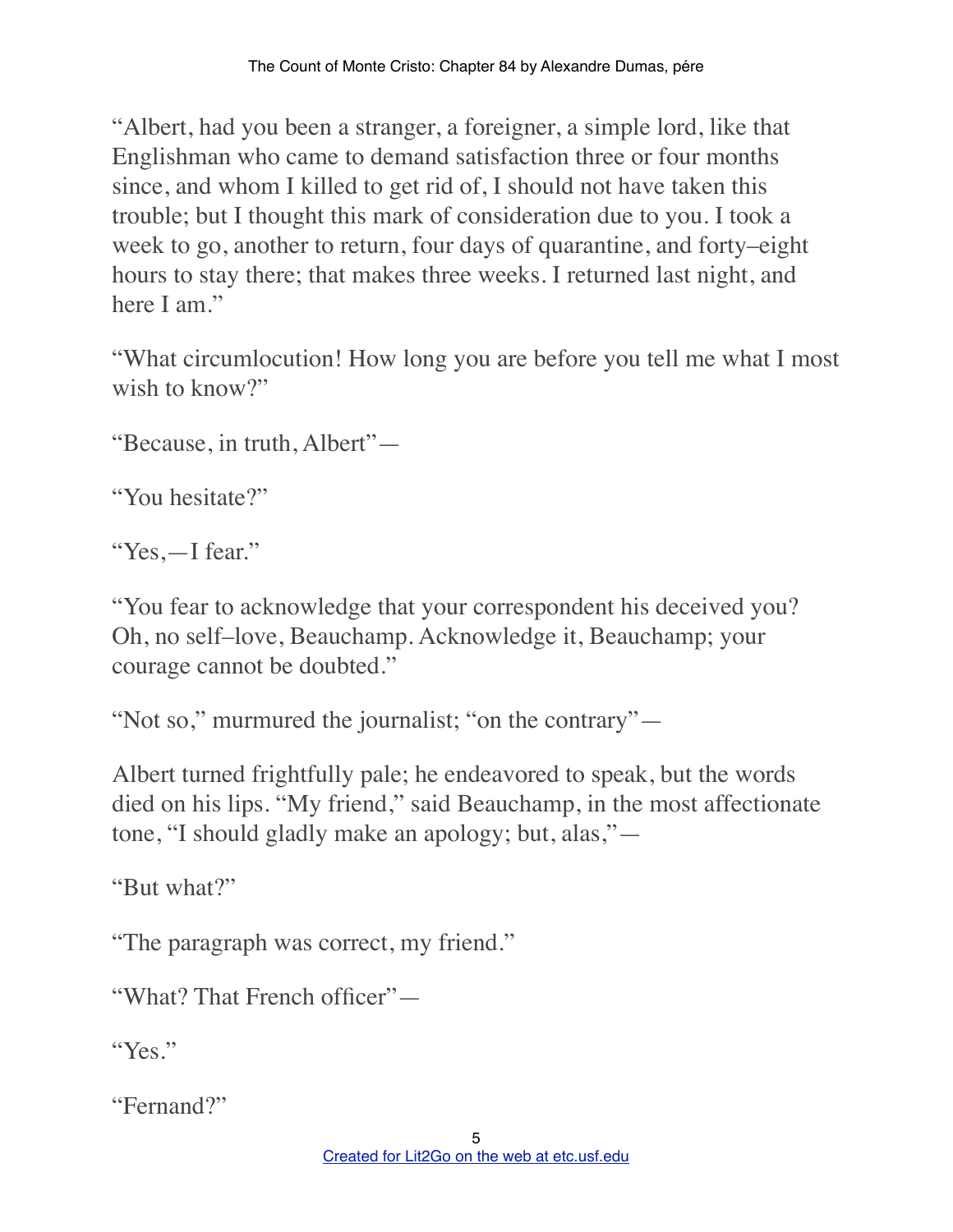"Yes."

"The traitor who surrendered the castle of the man in whose service he was"—

"Pardon me, my friend, that man was your father!" Albert advanced furiously towards Beauchamp, but the latter restrained him more by a mild look than by his extended hand.

"My friend," said he, "here is a proof of it."

Albert opened the paper, it was an attestation of four notable inhabitants of Yanina, proving that Colonel Fernand Mondego, in the service of Ali Tepelini, had surrendered the castle for two million crowns. The signatures were perfectly legal. Albert tottered and fell overpowered in a chair. It could no longer be doubted; the family name was fully given. After a moment's mournful silence, his heart overflowed, and he gave way to a flood of tears. Beauchamp, who had watched with sincere pity the young man's paroxysm of grief, approached him. "Now, Albert," said he, "you understand me—do you not? I wished to see all, and to judge of everything for myself, hoping the explanation would be in your father's favor, and that I might do him justice. But, on the contrary, the particulars which are given prove that Fernand Mondego, raised by Ali Pasha to the rank of governor–general, is no other than Count Fernand of Morcerf; then, recollecting the honor you had done me, in admitting me to your friendship, I hastened to you."

Albert, still extended on the chair, covered his face with both hands, as if to prevent the light from reaching him. "I hastened to you," continued Beauchamp, "to tell you, Albert, that in this changing age, the faults of a father cannot revert upon his children. Few have passed through this revolutionary period, in the midst of which we were born, without some stain of infamy or blood to soil the uniform of the soldier, or the gown of the magistrate. Now I have these proofs, Albert, and I am in your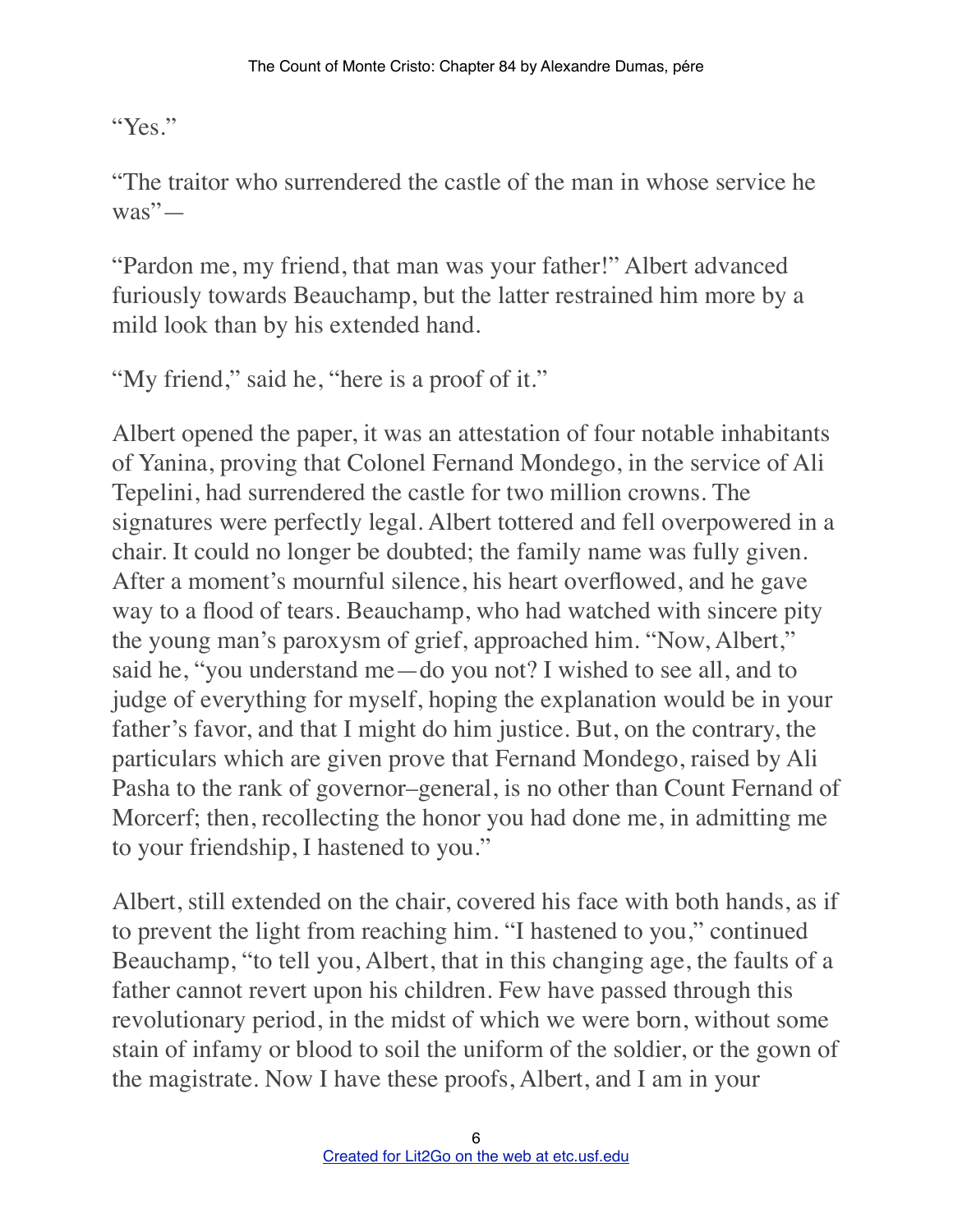confidence, no human power can force me to a duel which your own conscience would reproach you with as criminal, but I come to offer you what you can no longer demand of me. Do you wish these proofs, these attestations, which I alone possess, to be destroyed? Do you wish this frightful secret to remain with us? Confided to me, it shall never escape my lips; say, Albert, my friend, do you wish it?"

Albert threw himself on Beauchamp's neck. "Ah, noble fellow!" cried he.

"Take these," said Beauchamp, presenting the papers to Albert.

Albert seized them with a convulsive hand, tore them in pieces, and trembling lest the least vestige should escape and one day appear to confront him, he approached the wax–light, always kept burning for cigars, and burned every fragment. "Dear, excellent friend," murmured Albert, still burning the papers.

"Let all be forgotten as a sorrowful dream," said Beauchamp; "let it vanish as the last sparks from the blackened paper, and disappear as the smoke from those silent ashes."

"Yes, yes," said Albert, "and may there remain only the eternal friendship which I promised to my deliverer, which shall be transmitted to our children's children, and shall always remind me that I owe my life and the honor of my name to you,—for had this been known, oh, Beauchamp, I should have destroyed myself; or,—no, my poor mother! I could not have killed her by the same blow,—I should have fled from my country."

"Dear Albert," said Beauchamp. But this sudden and factitious joy soon forsook the young man, and was succeeded by a still greater grief.

"Well," said Beauchamp, "what still oppresses you, my friend?"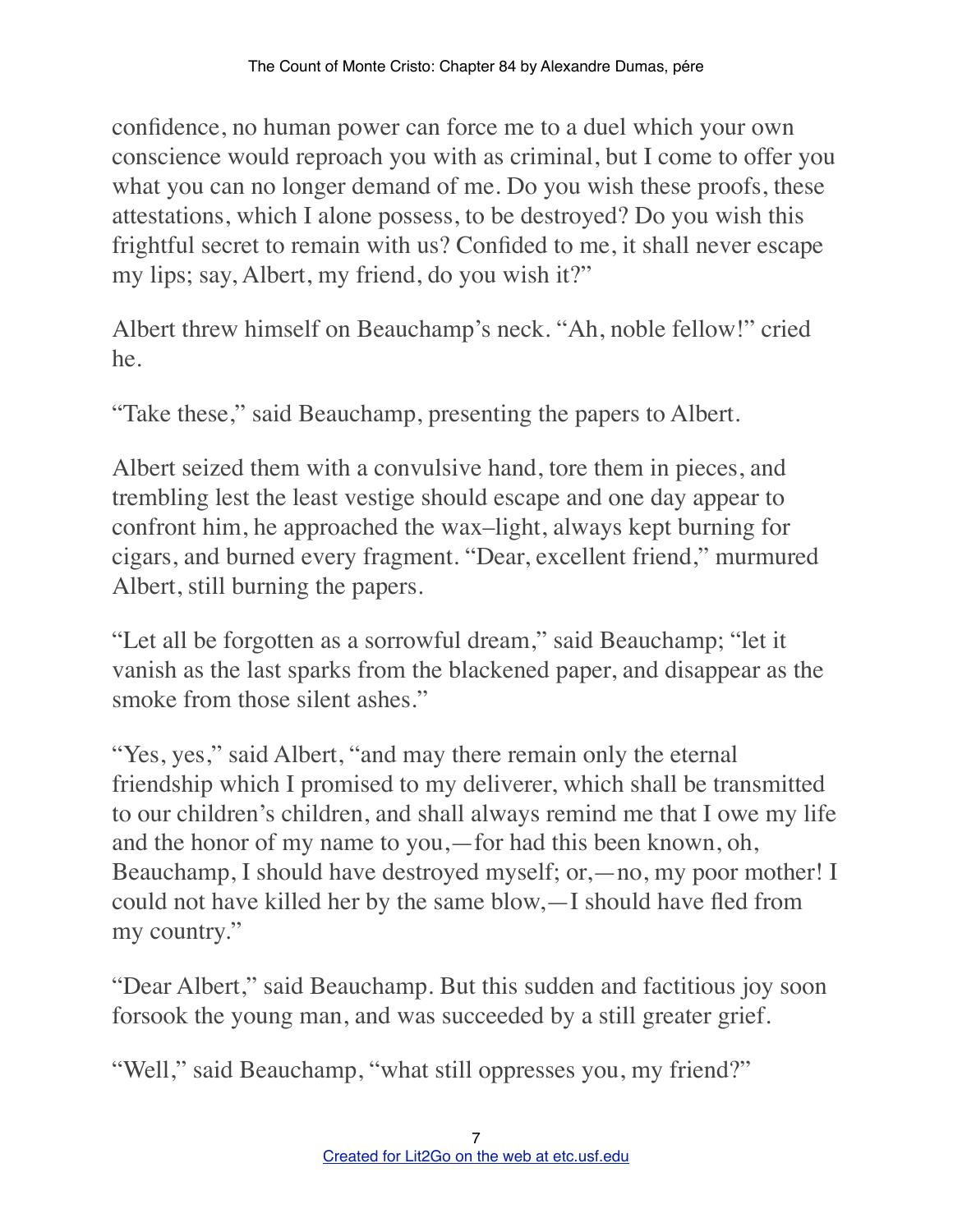"I am broken–hearted," said Albert. "Listen, Beauchamp! I cannot thus, in a moment relinquish the respect, the confidence, and pride with which a father's untarnished name inspires a son. Oh, Beauchamp, Beauchamp, how shall I now approach mine? Shall I draw back my forehead from his embrace, or withhold my hand from his? I am the most wretched of men. Ah, my mother, my poor mother!" said Albert, gazing through his tears at his mother's portrait; "if you know this, how much must you suffer!"

"Come," said Beauchamp, taking both his hands, "take courage, my friend."

"But how came that first note to be inserted in your journal? Some unknown enemy—an invisible foe—has done this."

"The more must you fortify yourself, Albert. Let no trace of emotion be visible on your countenance, bear your grief as the cloud bears within it ruin and death—a fatal secret, known only when the storm bursts. Go, my friend, reserve your strength for the moment when the crash shall come."

"You think, then, all is not over yet?" said Albert, horror–stricken.

"I think nothing, my friend; but all things are possible. By the way"—

"What?" said Albert, seeing that Beauchamp hesitated.

"Are you going to marry Mademoiselle Danglars?"

"Why do you ask me now?"

"Because the rupture or fulfilment of this engagement is connected with the person of whom we were speaking."

"How?" said Albert, whose brow reddened; "you think M. Danglars"—